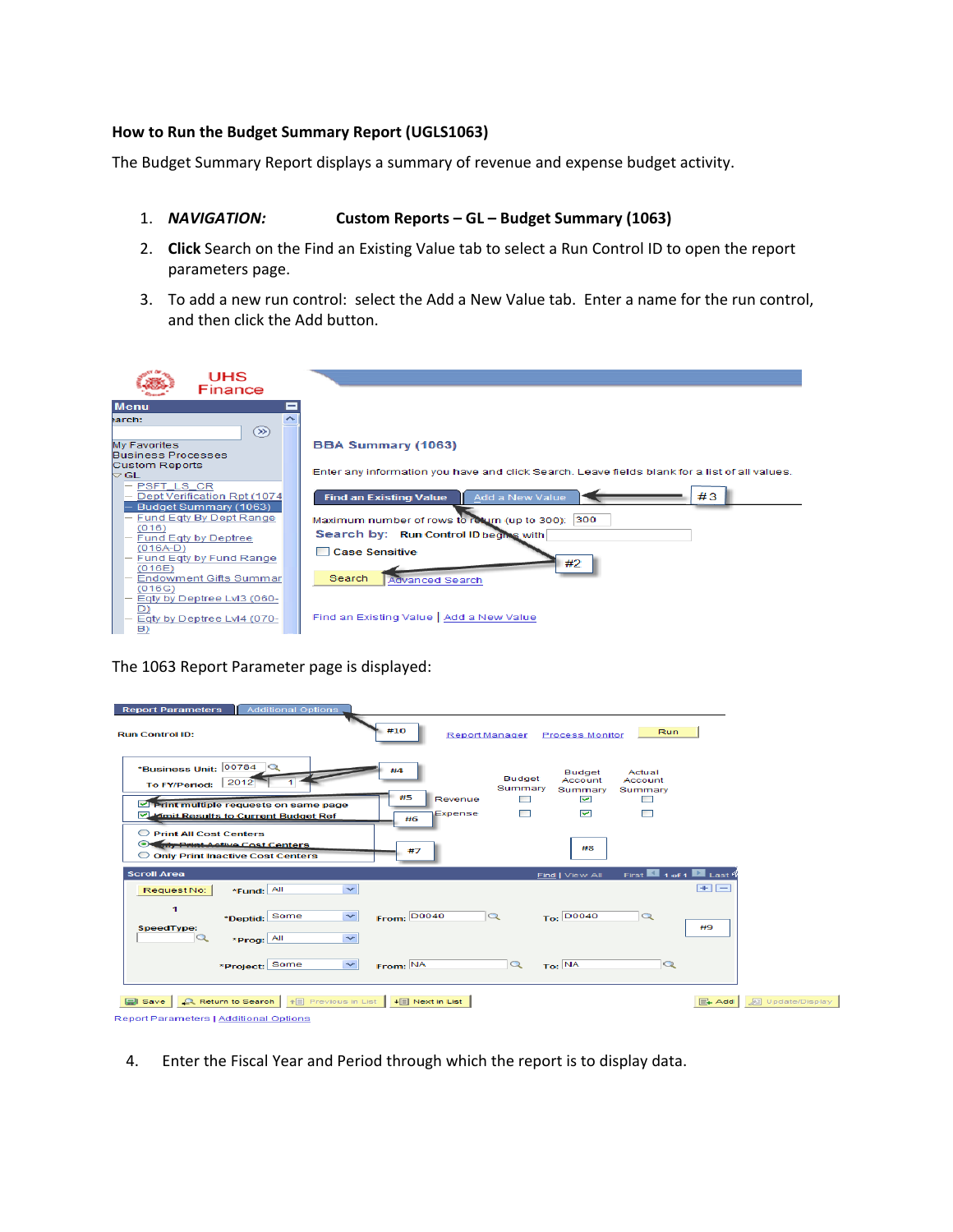- 5. Check the **Print multiple requests on same page** to print multiple cost centers on the same page instead of one cost center per page.
- 6. Check the **Limit Results to Current Budget Ref** to view only transactions with a current budget reference in order to view a current year BBA.
- 7. Check the **Only Print Active Cost Centers** box to view only the cost centers that were active during the **To** period. If deselected, all cost centers in the parameters will print.
- 8. Select the section(s) of the report to generate. The sections are:
	- a. Budget Summary this section provides summary revenue and expense base and current budget, current revenue/expense, YTD revenue/expense, Open Commitments, Soft Commitments and BBA for each cost center.
	- b. Budget Account Summary this section provides revenue and expense base and current budget, current revenue/expense, YTD revenue/expense, Open Commitments, Soft Commitments and BBA for each cost center by budget node.
	- c. Actual Account Summary this section provides revenue and expense base and current budget, current revenue/expense, YTD revenue/expense, Open Commitments, Soft Commitments and BBA for each cost center listing detail by account number.
- 9. Enter the Cost Center(s) to be reported on. To retrieve a single Cost Center, the Speed Type, Program, or Project may be used. Data may also be retrieved for all Cost Centers within a Department or Fund.
- 10. Click the Additional Options tab.

The Additional Options tab is displayed:

| <b>Report Parameters</b>                                                                                       | <b>Additional Options</b>                                                          |                                         |                                               |                        |                                  |                                    |              |
|----------------------------------------------------------------------------------------------------------------|------------------------------------------------------------------------------------|-----------------------------------------|-----------------------------------------------|------------------------|----------------------------------|------------------------------------|--------------|
| <b>Run Control ID:</b>                                                                                         |                                                                                    |                                         | <b>Report Manager</b>                         | <b>Process Monitor</b> | Run                              |                                    | #14          |
|                                                                                                                |                                                                                    |                                         | #11                                           |                        |                                  |                                    |              |
| <b>Sort and Group Options</b>                                                                                  |                                                                                    |                                         |                                               |                        |                                  |                                    |              |
| <b>First Sort:</b><br>$\checkmark$<br><b>Fund Group</b><br>$\triangleright$ Sub Total By<br>$\n  Page Break\n$ | <b>Second Sort:</b><br><b>Fund Code</b><br>$\sim$<br>$\boxdot$ Sub Total By<br>#13 | <b>Third Sort:</b><br>Department<br>#12 | <b>Fourth Sort:</b><br>Program Code<br>$\sim$ | $\sim$                 | <b>Fifth Sort:</b><br>Project ID | <b>Sixth Sort:</b><br>$\checkmark$ | $\checkmark$ |
|                                                                                                                |                                                                                    |                                         |                                               |                        |                                  |                                    |              |

Save Q. Return to Search | + | Previous in List | + | Next in List Report Parameters | Additional Options

**E+ Add D** Update/Display

- 11. Choose the sort order of the report. The choices for each sort are: Department, Fund Code, Fund Group, Program Code, Program Group, Project Group, and Project ID.
- 12. Check the "Sub Total By" box if the report is to be subtotaled by the First Sort and/or the Second Sort choice.
- 13. Check the "Page Break" box if the report is to have a page break at each change in the First Sort choice.
- 14. Click the **Run** button to submit the report request.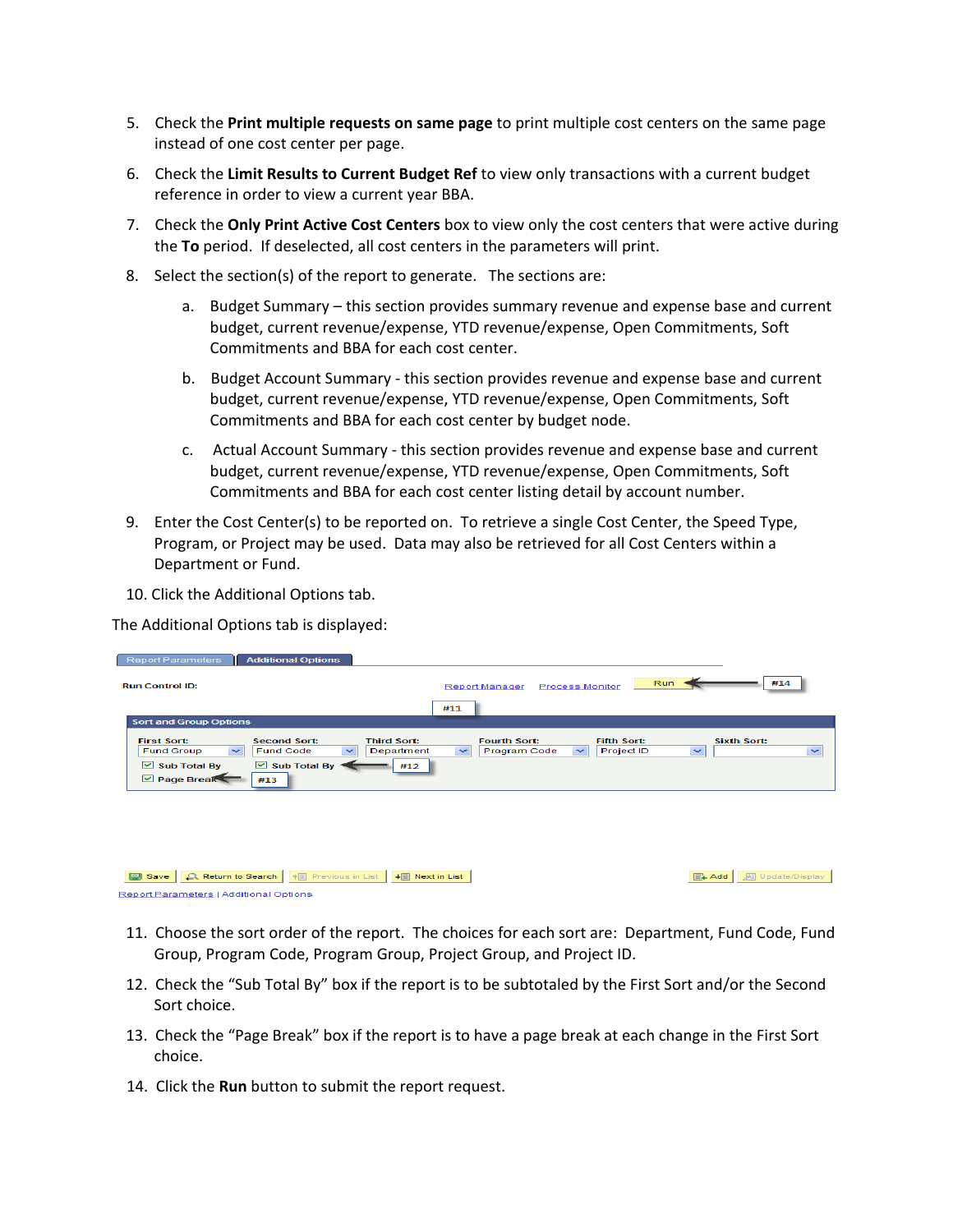#### **Process Scheduler Request**

| User ID:                                                |   |                                      | <b>Run Control ID:</b>   |                     |                            |            |                          |
|---------------------------------------------------------|---|--------------------------------------|--------------------------|---------------------|----------------------------|------------|--------------------------|
| <b>Server Name:</b><br>Recurrence:<br><b>Time Zone:</b> | v | <b>Run Date:</b><br><b>Run Time:</b> | 10/12/2011<br>12:58:58PM | 31,                 | Reset to Current Date/Time |            |                          |
| <b>Process List</b><br>Description<br><b>Select</b>     |   |                                      | <b>Process Name</b>      | <b>Process Type</b> | *Type                      | *Format    | <b>Distribution</b>      |
| ⊽<br><b>BBA Summary</b>                                 |   | <b>UGLS1063</b>                      |                          | <b>SQR Report</b>   | $\checkmark$<br>Web        | <b>PDF</b> | <b>Distribution</b><br>× |
| #15<br><b>OK</b><br>Cancel                              |   |                                      |                          |                     |                            |            |                          |

The Process Scheduler Request page is displayed.

15. Click **OK**.

The report Parameter page is returned.

| <b>Additional Options</b><br><b>Report Parameters</b>                                                        | #16                                                                                      |
|--------------------------------------------------------------------------------------------------------------|------------------------------------------------------------------------------------------|
| <b>Run Control ID:</b>                                                                                       | <b>Run</b><br><b>Process Monitor</b><br>Report Manager                                   |
|                                                                                                              | Process Instance: 6388469                                                                |
| *Business Unit: 00784<br>2012<br><b>To FY/Period:</b>                                                        | Budget<br>Actual<br><b>Budget</b><br>Account<br>Account<br>Summary<br>Summary<br>Summary |
|                                                                                                              | Revenue<br>$\blacktriangledown$                                                          |
| $\vee$ Print multiple requests on same page<br>Limit Results to Current Budget Ref                           | ◛<br>Expense                                                                             |
| <b>Print All Cost Centers</b><br>O Only Print Active Cost Centers<br><b>Only Print Inactive Cost Centers</b> |                                                                                          |

16. Click **Process Monitor**.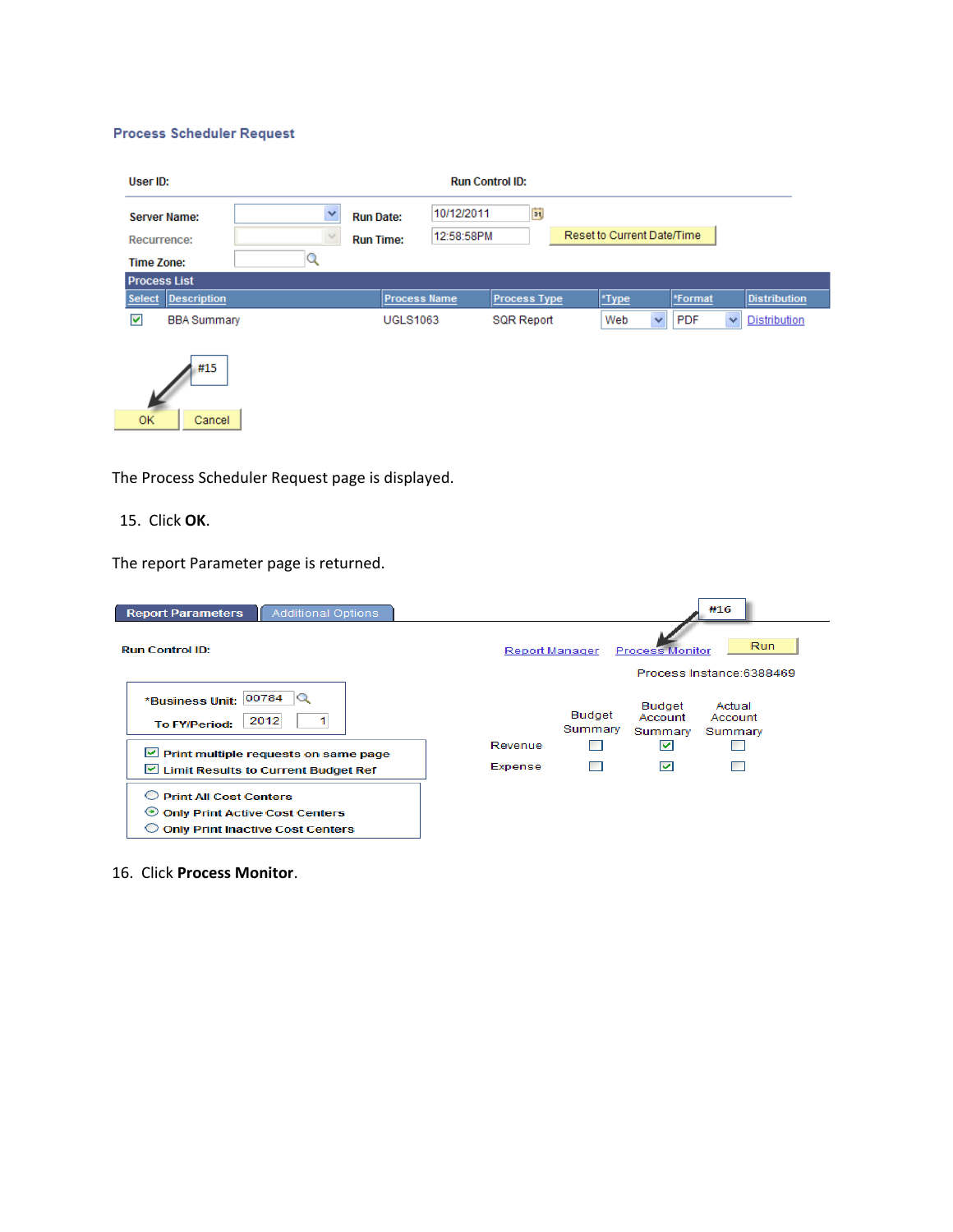The Process List page is displayed:

| Server List<br><b>Process List</b>    |                                |                      |                                     |                    |                                       |
|---------------------------------------|--------------------------------|----------------------|-------------------------------------|--------------------|---------------------------------------|
| <b>View Process Request For</b>       |                                |                      |                                     |                    |                                       |
| User ID:<br>Type:                     |                                | $\checkmark$<br>Last | $\checkmark$                        | Days               | Refresh<br>$\checkmark$               |
| $\checkmark$<br>Name:<br>Server:      |                                | Instance:            | to                                  |                    | #17                                   |
| <b>Run</b><br>$\checkmark$<br>Status: | <b>Distribution</b><br>Status: | $\checkmark$         | Save On Refresh                     |                    |                                       |
| <b>Process List</b>                   |                                |                      | Customize   Find   View All   조   翻 | First <sup>1</sup> |                                       |
| Select Instance Seq. Process Type     | <b>Process</b><br>Name         | User                 | <b>Run Date/Time</b>                | <b>Run Status</b>  | stributio<br><b>Details</b><br>Status |
| 6388496<br><b>SQR Report</b>          | <b>UGLS1063</b>                |                      | 10/12/2011 1:05:29PM CDT            | Success            | Posted<br><b>Details</b>              |

17. Look for a Run Status of "Success" and a Distribution Status of "Posted". Click **Details**.

The Process Details page is displayed:

## **Process Detail**

| <b>Process</b>             |                 |                          |                                    |                                                 |                 |     |
|----------------------------|-----------------|--------------------------|------------------------------------|-------------------------------------------------|-----------------|-----|
| Instance:                  | 6388496         |                          | Type:                              | <b>SQR Report</b>                               |                 |     |
| Name:                      | <b>UGLS1063</b> |                          | <b>Description: BBA Summary</b>    |                                                 |                 |     |
| <b>Run Status:</b>         | <b>Success</b>  |                          | <b>Distribution Status: Posted</b> |                                                 |                 |     |
| <b>Run</b>                 |                 |                          |                                    | <b>Update Process</b>                           |                 |     |
| <b>Run Control ID:</b>     |                 |                          |                                    | <b>Hold Request</b>                             |                 |     |
| Location:                  | Server          |                          |                                    | <b>Queue Request</b>                            |                 |     |
| Server:                    | <b>PSUNX</b>    |                          |                                    | <b>Cancel Request</b>                           |                 |     |
| Recurrence:                |                 |                          |                                    | <b>Delete Request</b><br><b>Restart Request</b> |                 |     |
| <b>Date/Time</b>           |                 |                          |                                    | <b>Actions</b>                                  |                 |     |
| <b>Request Created On:</b> |                 | 10/12/2011 1:05:32PM CDT |                                    | Parameters                                      | <b>Transfer</b> |     |
| <b>Run Anytime After:</b>  |                 | 10/12/2011 1:05:29PM CDT |                                    | Message Log                                     |                 |     |
| <b>Began Process At:</b>   |                 | 10/12/2011 1:05:40PM CDT |                                    | <b>Batch Timings</b>                            |                 |     |
| <b>Ended Process At:</b>   |                 | 10/12/2011 1:05:53PM CDT |                                    | <b>View Log/Trace</b>                           |                 | #18 |
|                            |                 |                          |                                    |                                                 |                 |     |